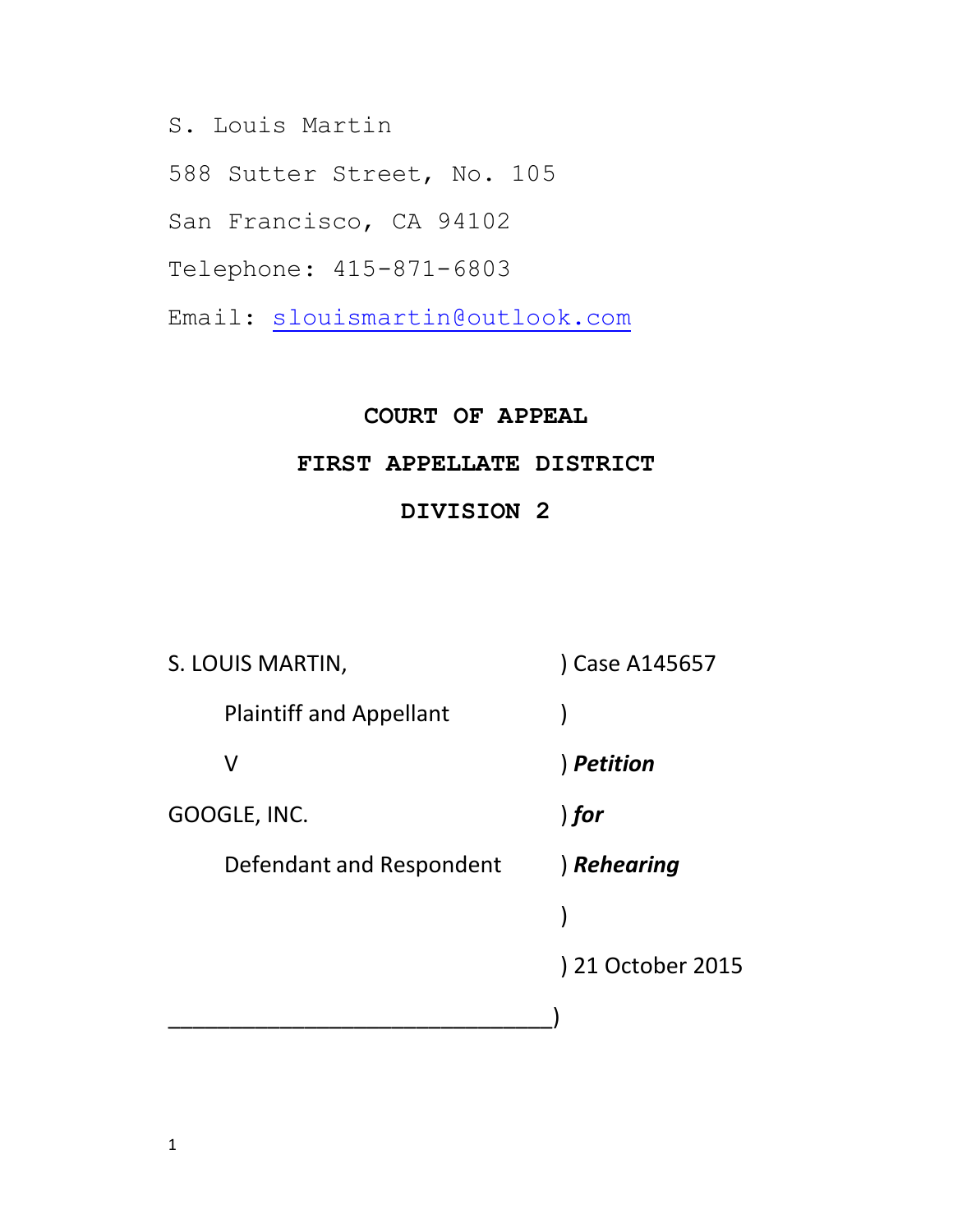# **Table of Contents**

| <b>Other Considerations:</b> |  |
|------------------------------|--|
|                              |  |

Whose Fault Is This? The Arrow of Time! ………. 10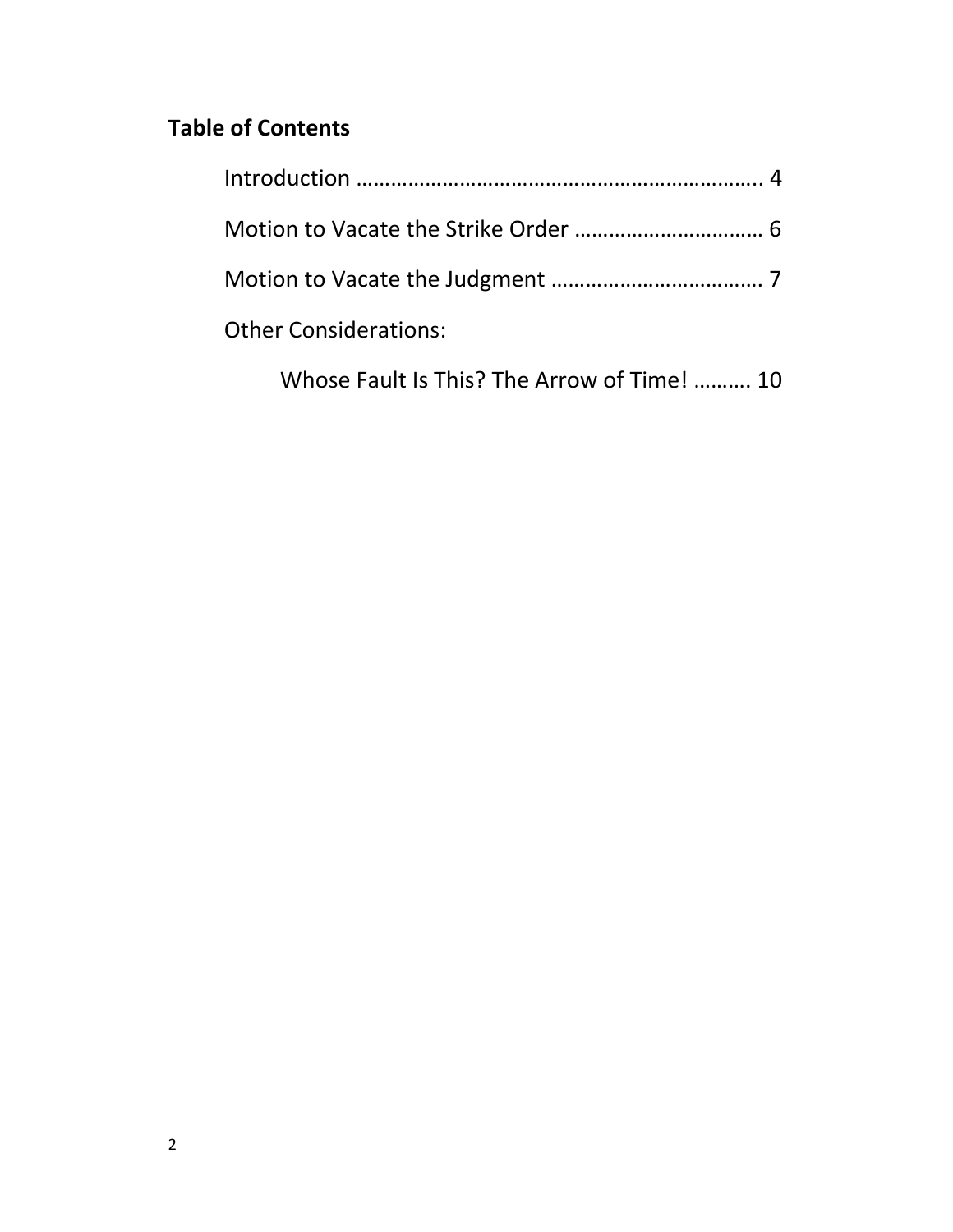# **Table of Authorities**

### Statues

|              | 11 |
|--------------|----|
| <b>Rules</b> |    |
|              |    |
|              |    |
|              |    |
|              |    |

## Cases

| Maughan v. Google Tech., Inc. (2006) 143 |  |
|------------------------------------------|--|
|                                          |  |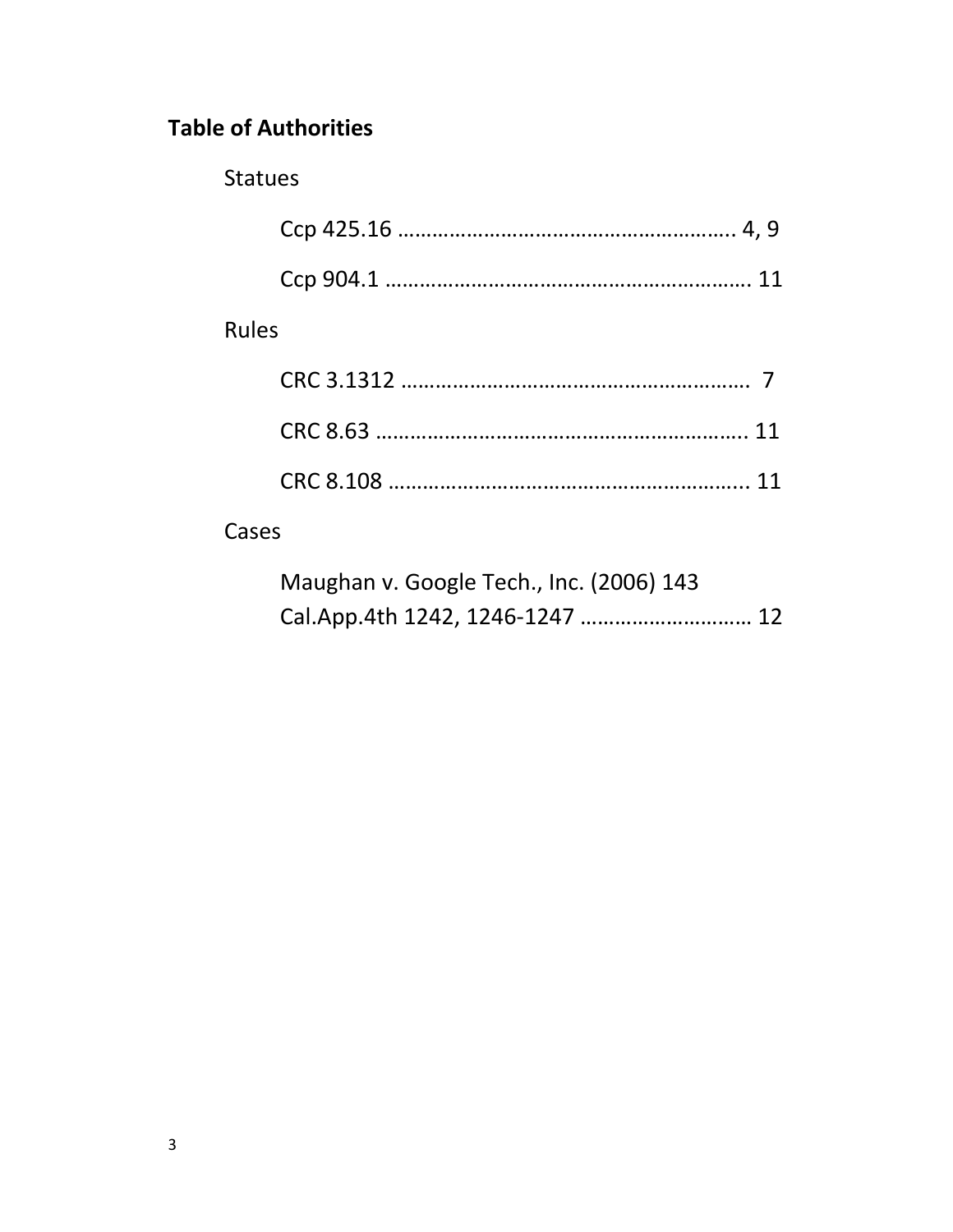## **PETITION FOR REHEARING -- AND CALL FOR COMMON SENSE**

#### *Introduction*

*Summary: This introduces the problem of having two judgments and shows why the Defendant and the Court are to blame.*

There is a most serious problem with the dismissal. It is this: The second Notice of Entry of Judgment should rule, not the first. Here is why:

First, the 425.16-based motion was untimely, as mentioned in the Plaintiff's Opening Brief and as can be determined from the Register of Action and an ordinary calendar; the motion should have been dismissed, not this appeal coming almost a year later. That late filing precludes all other issues of timeliness, I believe. Nevertheless, let us take up the issue raised by Google about the Plaintiff's alleged "untimeliness" -- keeping in mind that Google is the more untimely of the two, if the Plaintiff is to be considered untimely at all.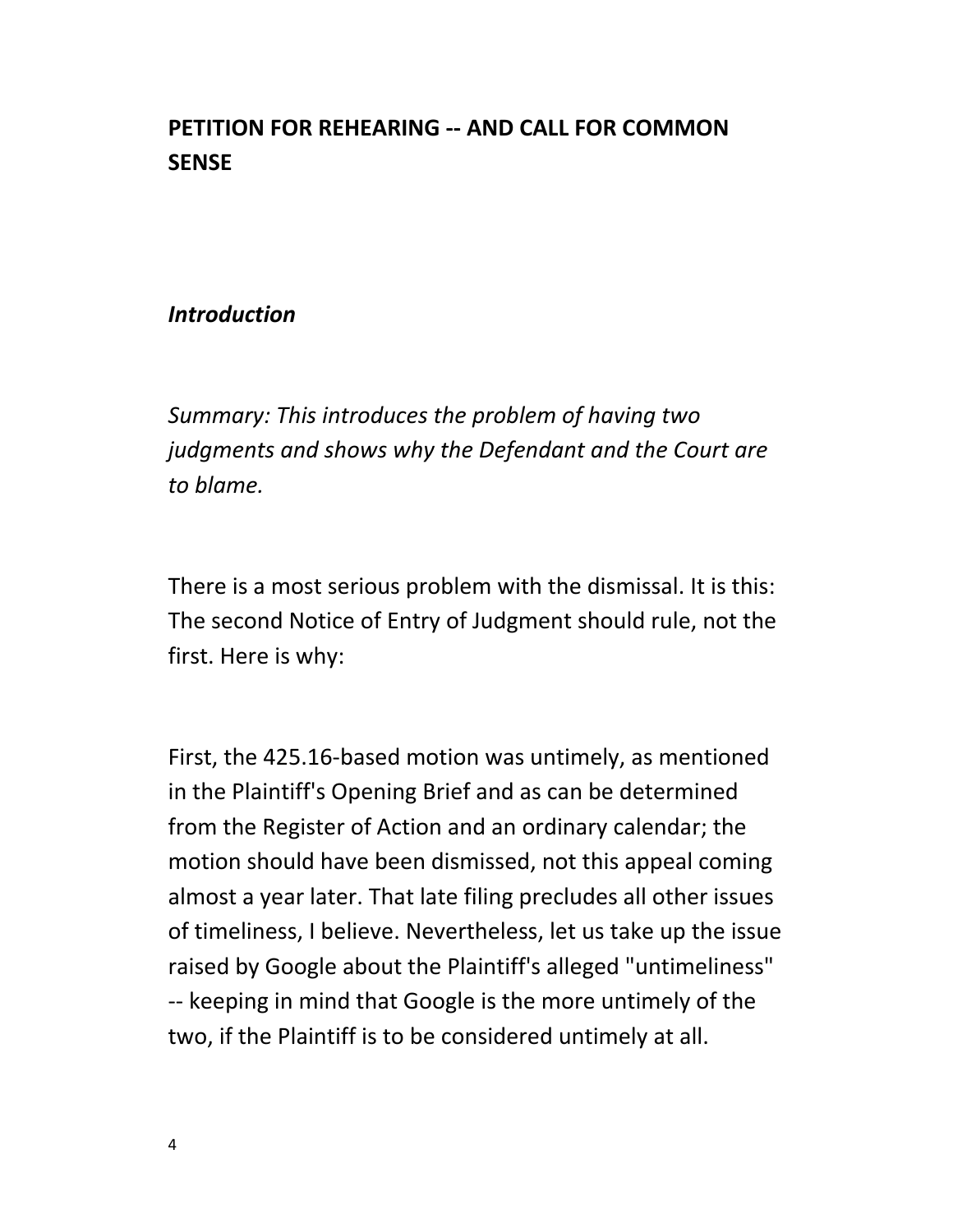While Google wrote both Judgments, and while both contained substantial false statements (ignored here but not in the Opening Brief), both judges signed them without consideration or comment. And while both appear to say the same thing -- that Google prevails on procedural grounds and the Plaintiff loses, while ignoring all matters of substance -- there were substantially different issues present at both entries. (That is, there were issues of Substance, as opposed to purely Procedural ones.) It should also be noted that the entries were written over five months apart -- enough time for "competent new evidence" to manifest itself, which it certainly did as outlined in the Appellant's Opening Brief (E.g., Wall Street Journal leaks on FTC report, European Union lawsuit, ...).

The best way to view this is to look at the oppositions; that is, the Motion to Vacate the Strike Order and the Motion to Vacate the Judgment, the latter filed almost five months after the former. Both of these are contained in the 170 page Appellant's Appendix, which the court could examine to confirm this if the court so chose. But let us summarize a little the indications of Substantive issue evolution that took place in the five-month period between entries, should the court chose to not to look at the Appellant's Appendix. And please note: While considerable issues were added, previous ones did not disappear. They remain substantive to this day.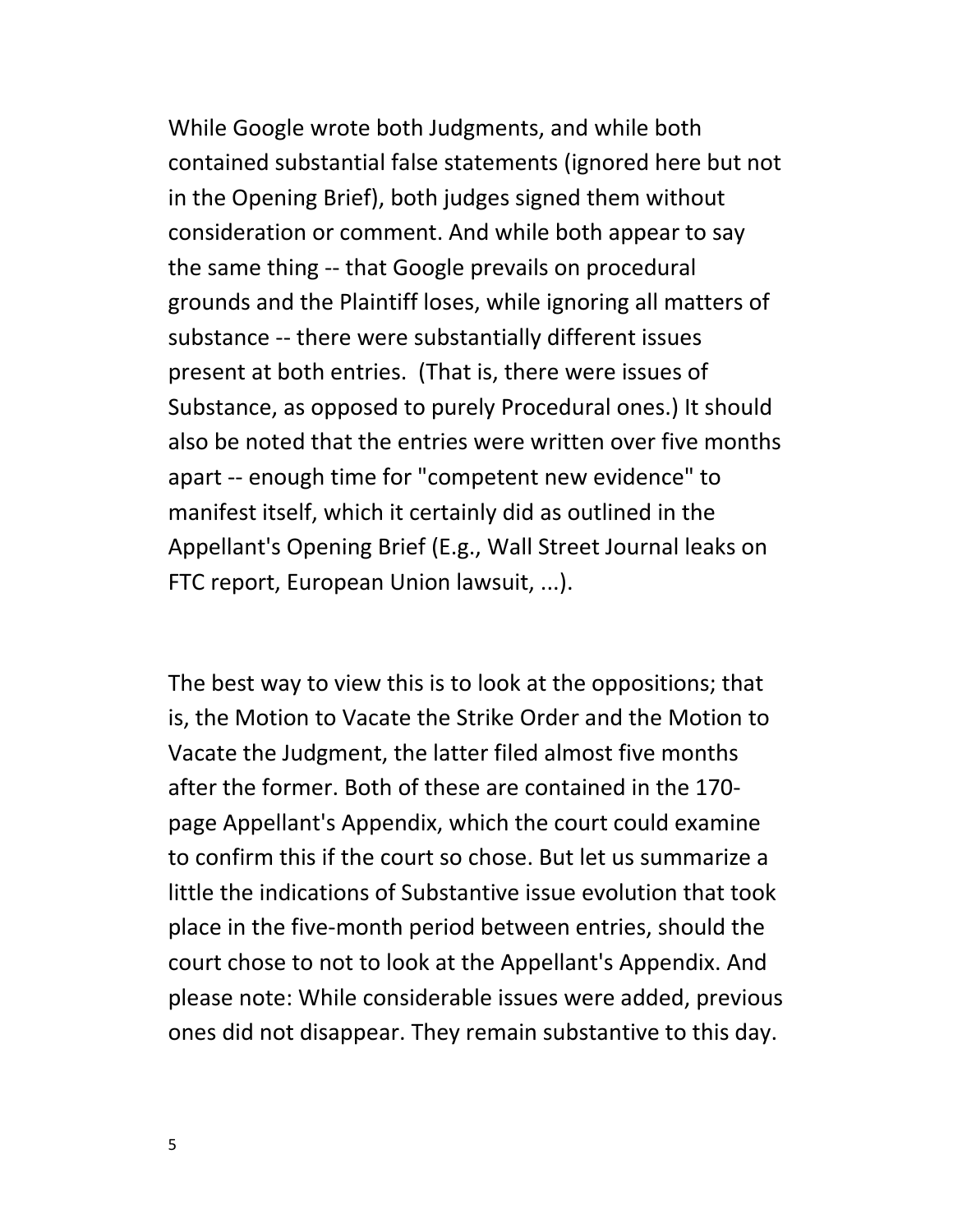### *The Motion to Vacate the Strike Order raised these issues:*

*Summary: This shows the status of the case when the Motion to Vacate the Strike Order was filed.*

1. The judge's statement that "the Plaintiff has failed to file an opposition to Defendant's motion, and has produced no evidence supporting a probability of success" is blatantly false.

2. Defendant S. Louis Martin filed multiple documents in opposition to the defendant's motion, which is easily provable from the Register of Actions; the plaintiff also had a high probability of prevailing in the case ...

3. Google's claim of "constitutionally protected rights" (as a "publisher") was thoroughly rebutted in the filed documents.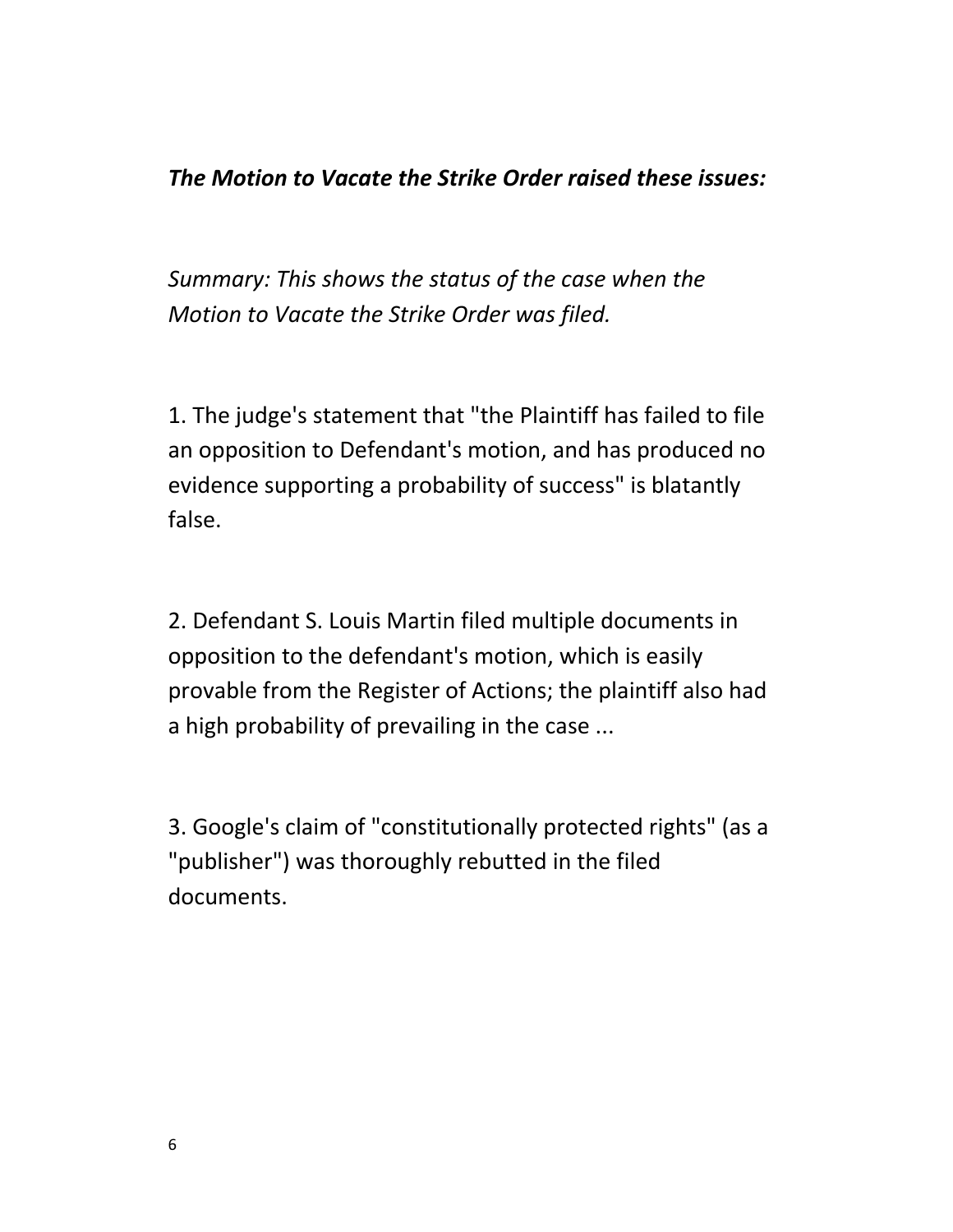*The Motion to Vacate the Judgment raised these issues:*

*Summary: This shows the status of the case when the Motion to Vacate the Judgment was filed. It is clearly more advanced.*

1. Google's Declaration of Proposed Judgment was five months late in being filed; and it was not properly served on the Plaintiff. According to CRC 3.1312(a), it must be filed within five days of granting of the order, ...

2. The Plaintiff's documents have not been made visible in the Register of Actions and no explanation has ever been made for this....

3. Moreover, it appears that the judge in this case has never read the majority (any?) of the filed documents by Dr. S. LOUIS MARTIN.

4. Huge bias has been shown throughout all proceedings. From suppression of most of the Plaintiff's documents to extending deadlines for filing by Google (a pattern, by the way, continued in the Appeals Court), ...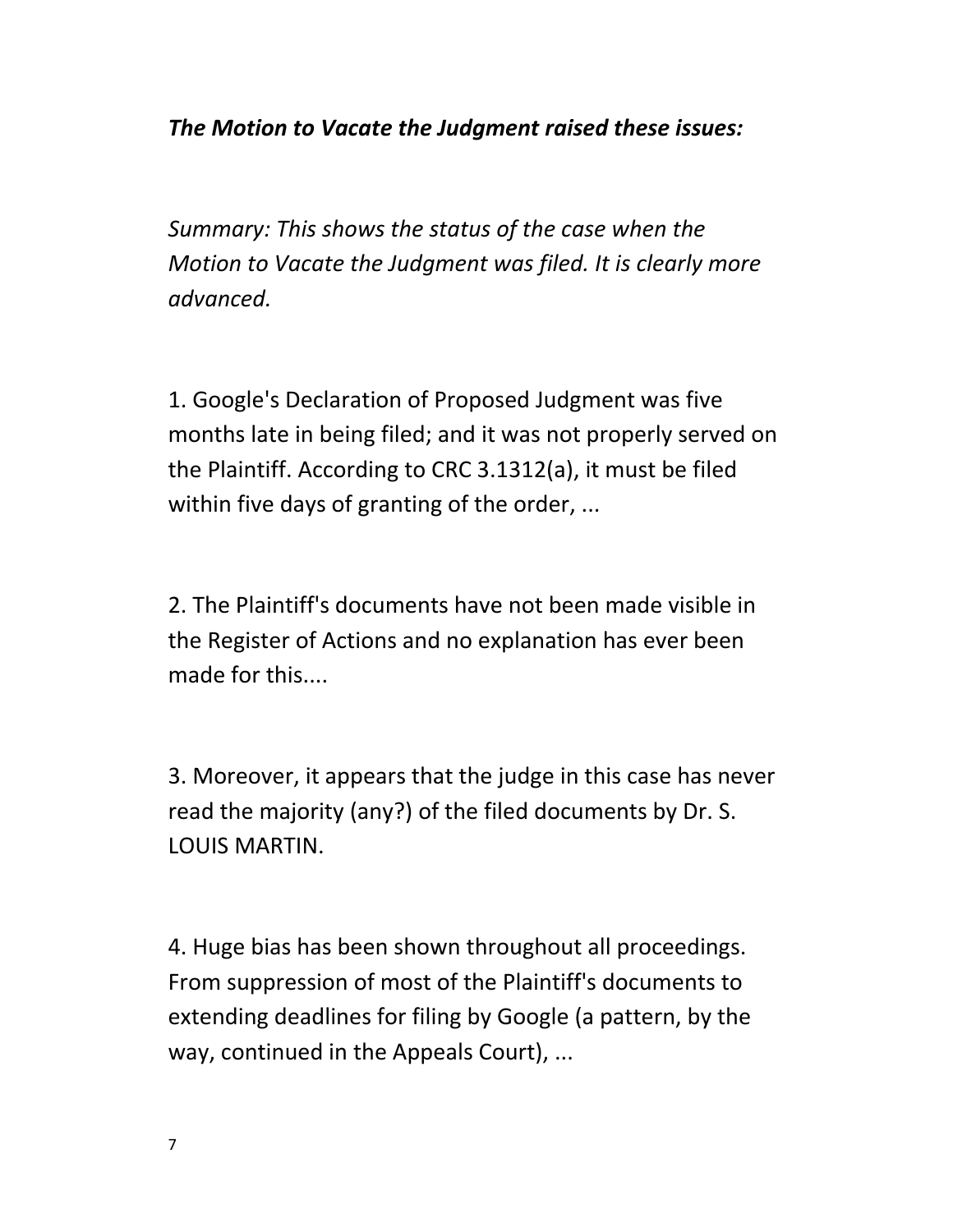5. Perhaps the greatest irregularity in this case is the judge's perjury, clearly viewable in the Register of Actions. In the judge's Strike Order of 13 November 2014, he states ...

6. There is also the matter of Google's hacking attacks. They have now been proven and the results can be seen in a second attachment to the cancelled 22 April 2015 Case Management meeting.

7. There has been significant new evidence in the case:

a. The disclosure of leaked documents concerning the 2013 "ruling" by the FTC regarding Google disclosed that the actual investigators concluded that Google was guilty of anticompetitive behavior, ...

b. The European Union's anticompetitive body has initiated a lawsuit against Google on the same grounds as raised by S. LOUIS MARTIN....

c. Since the revelation of the leaked documents to the Wall Street Journal, the US Congress will resume its investigation into Google's anticompetitive behavior.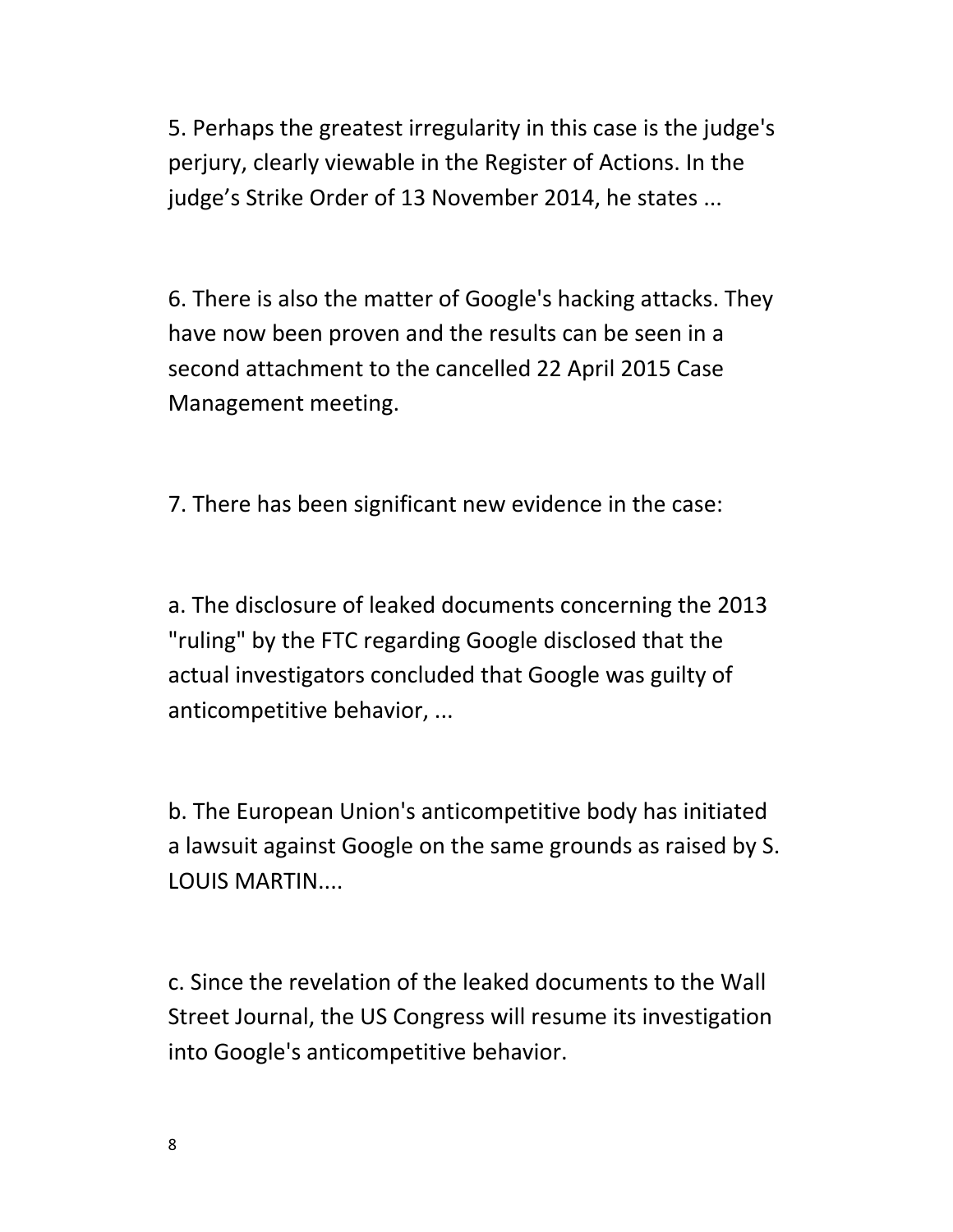8. Throughout this case a double standard has been applied: One to the gilded hand of Google, quite another to poor-boy S. LOUIS MARTIN. Beyond extraordinarily generous extensions of deadlines to Google on its filings ...

9. Every time a Case Management meeting is scheduled, it gets cancelled when significant documents are filed by Dr. S. Louis Martin. When he is prepared with new documents and related information, such as easy-to-prove allegations of perjury by the judge and proven hacking attacks by the Defendant, ...

10. The whole case is tainted by politics and money....

Further discussed in the hearing on 29 June 2015 was the judge's failure to follow the clear procedures in 425.16 (b)(1) and (c) (1). This is of course a major sticking point in this case but seems of no concern to the court. And one new item of "competent new evidence" was mentioned. The statements made by Harvard Law School professor Michael Luca and Columbia Law School professor Tim Wu that Google was breaking antitrust law.

I don't know how to describe the above other than sickening!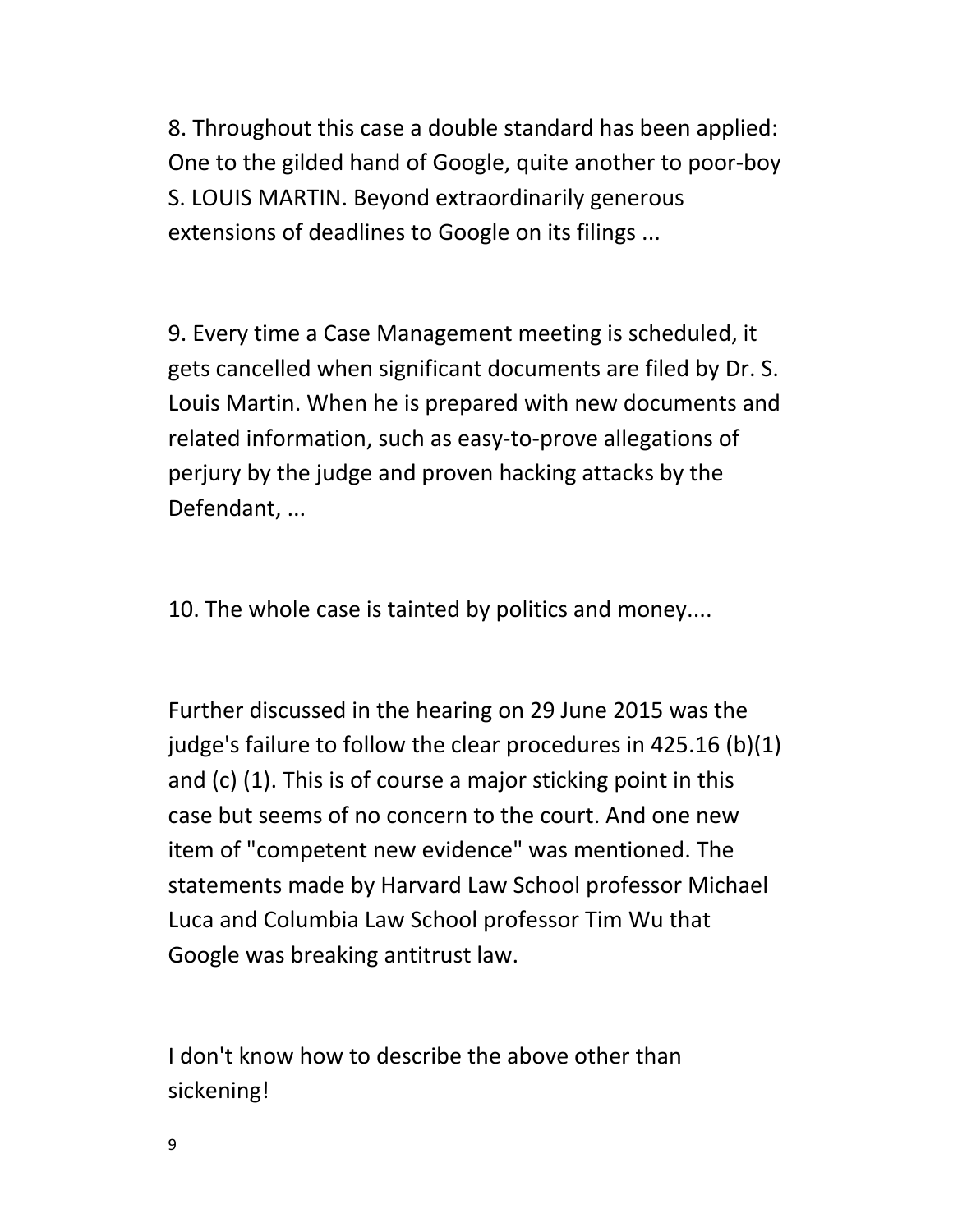*Other Considerations: Whose Fault Is This? The Arrow of Time …*

*Summary: This section shows, in common sense and practical terms, why the second judgment must be considered the ruling one. In short, it avoids the chaos and societal disorder of time running backwards.*

There is also the matter that the first Notice of Entry of Judgment was improper; Google failed to prepare the "proposed order" and also failed to serve what it failed to prepare. And that is the whole reason that Presiding Judge John K. Stewart ordered Google to "show cause" on 8 April 2015 and a proper Notice of Entry of Judgment was filed by the court on 23 April 2015. As Presiding Judge, Stewart would not have ordered this unless he felt there was a *serious procedural defect*. Thus, what else was the Plaintiff to think other than that the second notice was the authentic one? His assumption is more than reasonable. In all walks of life and procedural matters requiring common sense, second (modified, corrected ...) decrees rule over previous ones. This is not only common sense, it is a practical necessity of orderly living. It is so even at the zoo. If the boa constrictors are not be fed rats on Wednesday, even though they were previously fed rats on Wednesday, going forward they are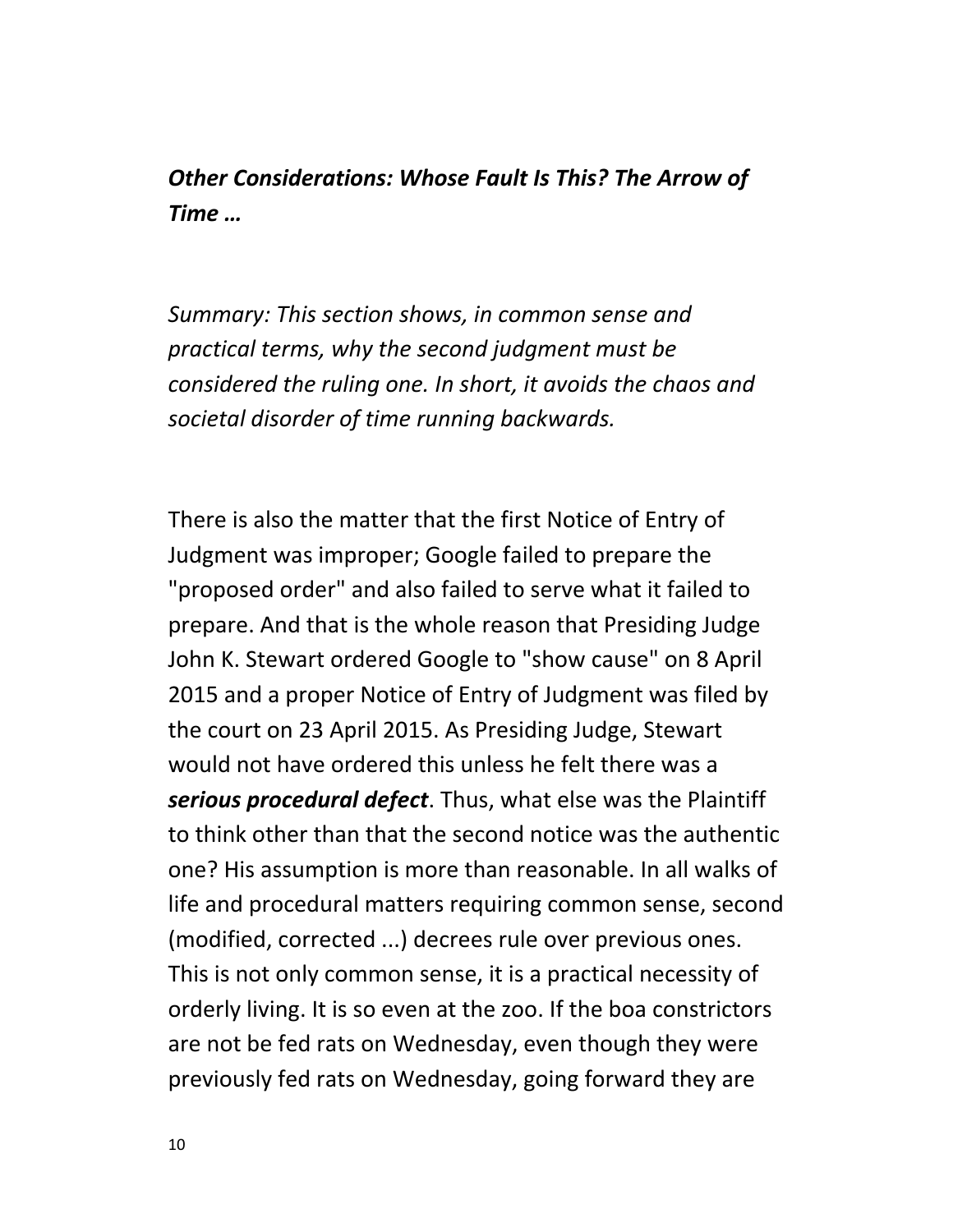not be fed rates on Wednesday! Events move forward with the "arrow of time", which is a common law of physics. When events move "forward" against the flow of time, you know you are in another world.

Finally, there is this to consider: Google caused the problem of the second judgment by failing to file the "proposed order" but wants Plaintiff Martin to pay the price for it. Moreover, the appeal dismissal comes but a week after Google was granted, in violation of CRC 8.63, a very generous extension of its time to file its brief, had the case proceeded; and it also came but two days after Plaintiff Martin filed an opposition, which makes the dismissal appear punitive. All a bit ironical, to say the least. Granting the dismissal also makes meaningless the idea of a legitimate extension of an appeal filing date per CRC 8.108. If the first Notice of Entry is taken to be real the notice, then the concept of extension is invalidated, which I do not think the law intends. Again, the Defendant and the court are using Procedural Law to deny Substantive Law its place. The assault by Procedural Law in fact leaves Substantive Law standing at the door, a second class citizen. It is as if to say that the letter of the law, the quibble, outweighs the substance, even when the letter of the law is being shamelessly gamed. From this perspective, Justice looks a lot more like Injustice. And it says that ccp 904.1 doesn't count when the court or the Defendant makes a mistake. Then, only *some* judgments can be appealed.